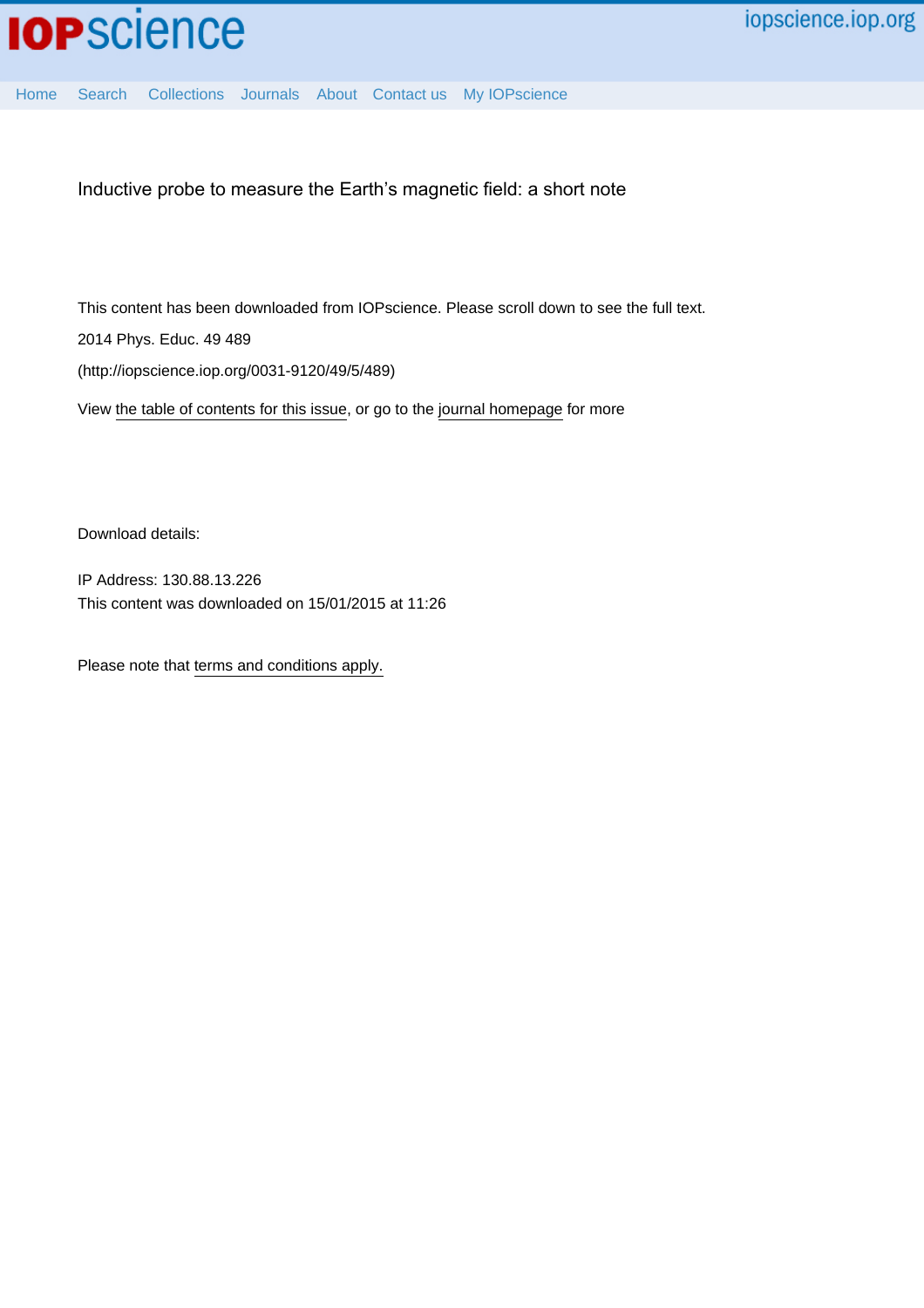[iopscience.org/ped](http://iopscience.org/ped)

# **Inductive probe to measure the Earth's magnetic field: a short note**

### **Frank Thompson**

School of Mechanical, Aerospace and Civil Engineering (MACE), The University of Manchester, Pariser Building, PO Box 88, Sackville Street, Manchester, M60 1QD, UK

E-mail: [F.Thompson@manchester.ac.uk](mailto:F.Thompson@manchester.ac.uk)

#### **Abstract**

This experiment provides 'hands-on' experience of Faraday's law. By flipping a coil of wire (the probe) in a horizontal or vertical plane the two components of the Earth's magnetic field are determined. The signal from the probe is recorded by a Picoscope ADC100.

Nunn [\[1\]](#page-4-0) recently described an inductive gravimeter to measure acceleration due to gravity and used the microphone input on a PC to capture data. In this article the same principle is used but, in this case, the Earth's magnetic field is measured.

According to Faraday's law,  $V = NA(\frac{dB}{dt})$ , an induced voltage is generated when a coil is moved in a magnetic field, *B* (or vice versa, as in [[1\]](#page-4-0)). The coil has *N* turns of mean area, *A*, and *B* is normal to the plane of the coil. If we now consider the coil to be placed on a flat surface and then flip the coil by  $180^\circ$ , the change in *B*,  $\Delta B$ , can be determined as:

$$
\Delta B = 1/(NA) \cdot \int V \, dt
$$

and Δ*B* will be twice the value of the vertical component of the Earth's magnetic field. Thus, by measuring the integrated voltage–time envelope and knowing *N* and *A*, the Earth's magnetic field can be calculated.

In the past, ballistic galvanometers were used to perform the integration, but in the 1970s low-cost operational amplifiers became available and these rapidly replaced the galvanometer [\[2](#page-4-1)]. Today, however, we have moved away from inductive coils as Hall probe meters are so convenient and give instant readings.

Nunn's experiment [[1\]](#page-4-0) did, nevertheless, spark a renewed interest in Faraday's law for me, personally, as my university experiment (of many years ago) with a ballistic galvanometer had been a failure; perhaps a second attempt would have greater success. This time the galvanometer was no longer needed as numerical integration was possible with the PC and, for the inductive coil, a bobbin of enamelled copper wire was used (figure [1\)](#page-2-0).

With such a simple apparatus, a bobbin of wire connected to a Picoscope ADC100 or a sound card  $[1, 3]$  $[1, 3]$  $[1, 3]$  $[1, 3]$  $[1, 3]$  in the PC, it is felt that students can fully concentrate on the essence of Faraday's law given above.

The experimental procedure is simple—one flips the bobbin either in a horizontal or vertical plane and an induced voltage is displayed on the computer screen (figure [2\)](#page-2-1).

The graph is for coil flips in the vertical plain so the measurements apply to the vertical component of the Earth's magnetic field. It is clear that a faster flip gives rise to a larger signal amplitude, but that the integrated signal depends on both the width and amplitude of the peak. A similar procedure was carried out with flips in the horizontal plane to determine the horizontal component of the Earth's field.

0031-9120/14/050489+4\$33.00 © 2014 IOP Publishing Ltd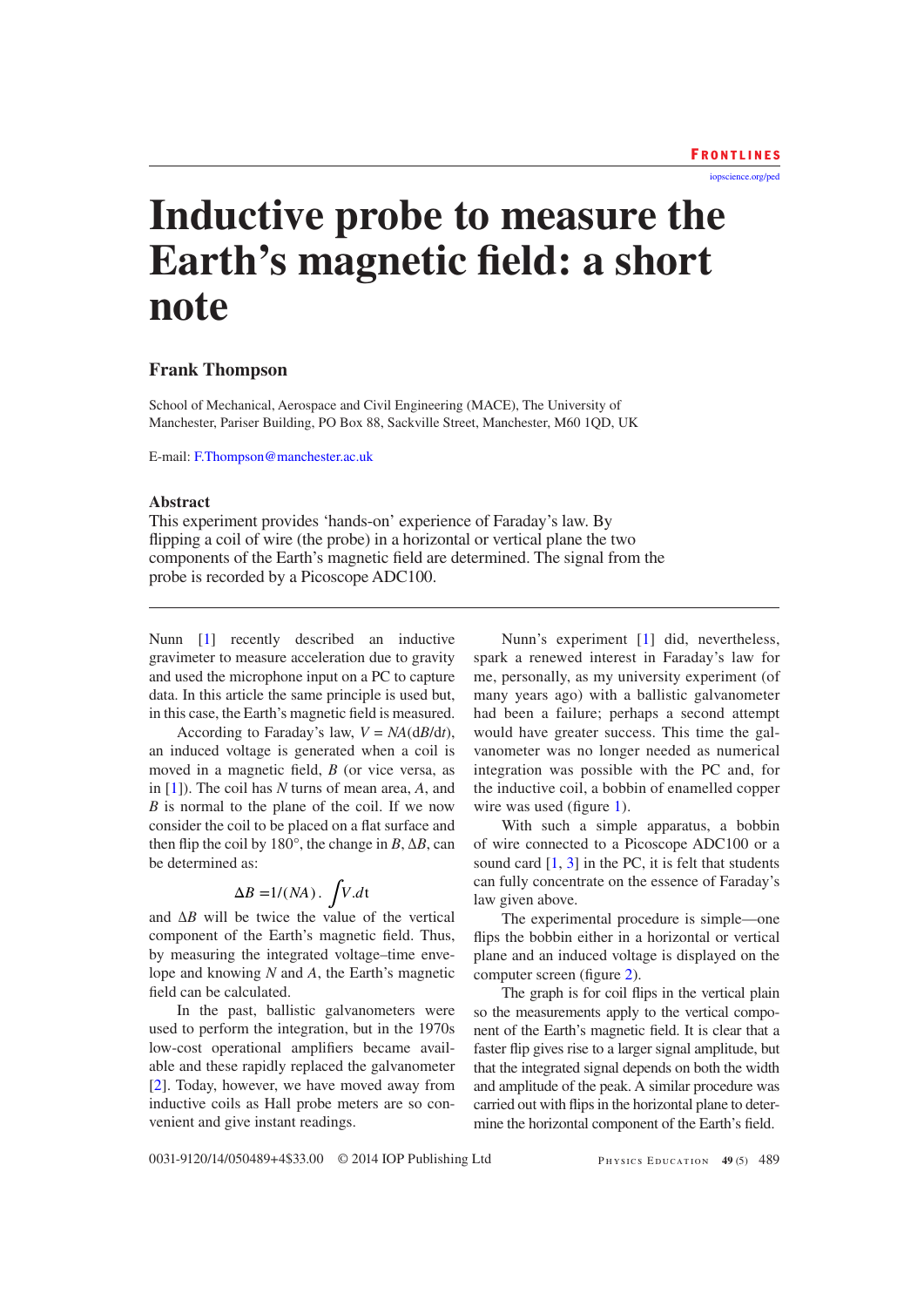#### **F Thompson**

<span id="page-2-0"></span>

**Figure 1.** Bobbin of enamelled copper wire (outer diameter of wire is 0.37 mm) used as a magnetic field sensor. The handle can be made of a wood or plastic rod.

<span id="page-2-1"></span>

**Figure 2.** Induced voltage produced from a 180<sup>°</sup> flip of the bobbin in the Earth's magnetic field, integration profiles are inserted for two of the peaks (see appendix).

Experimental data:

Average integrated peak  $0.48 \times 10^{-3}$  Vs for vertical flip

 $0.11 \times 10^{-3}$  Vs for horizontal flip (integration from Excel spreadsheet)

Mean area, A  $0.00086 \,\mathrm{m}^2$  (mean diameter is 3.3cm)

Number of turns 5918 (coil resistance 135ohm, wire resistance 0.22ohm m−1 (length of wire 613.6 m; see appendix)

At best, the accuracy is likely to be in the range of  $\pm 10\%$  and, in addition, one has to be aware that steel beams in buildings will alter the magnetic field significantly.

The results are as follows:

$$
B_{\rm v} = 47 \ \mu \mathrm{T}
$$
 and  $B_{\rm h} = 10 \ \mu \mathrm{T}$ .

Data compiled by the National Oceanic and Atmospheric Administration (NOAA) for the location of Manchester, UK suggest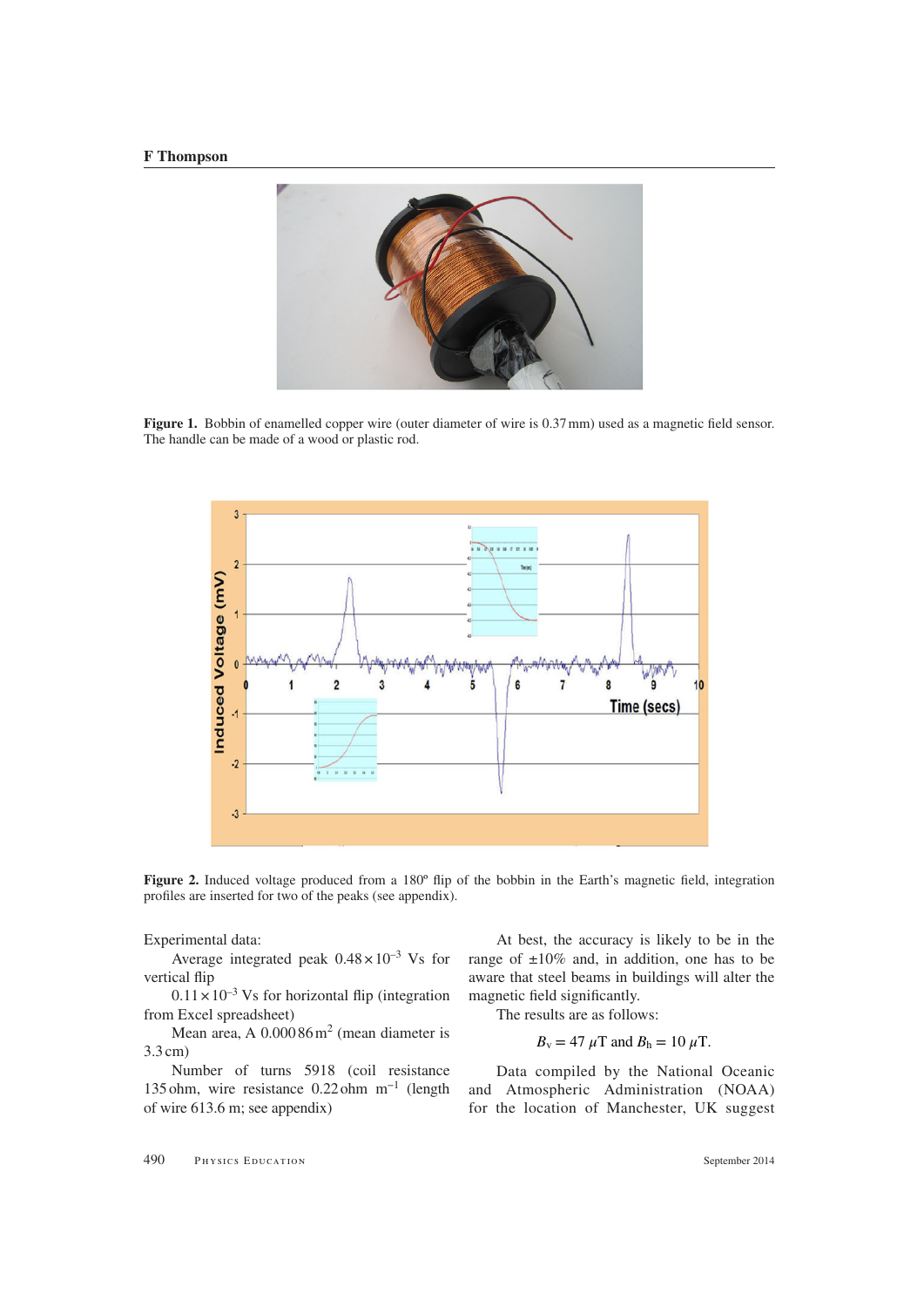$B_v = 50 \mu T$  and  $B_h = 12 \mu T$ , so it is felt that, within the present accuracy, there is reasonable agreement.

In summary, it is seen that the present measurements have yielded the horizontal and vertical components of the Earth's magnetic field to an accuracy of  $\pm 10\%$ . The readings can be made in a very short period of time and the data analysis will give students experience of integration on a spreadsheet. The choice of coil (bobbin) was largely decided by availability, but a bobbin with thinner wire (increased number of turns) would be an advantage, as it would result in an increased induced voltage. As stated, Hall probe meters are the preferred method of magnetic field measurement, but students should appreciate that these instruments do have to be calibrated whereas field measurements with the present probe depends only on the geometry of the coil. As a final thought, the demise of ballistic galvanometers has not proved detrimental to experimental physics.

## **Appendix A**



**Figure A.1**. Data manipulation—note, a zero (highlighted yellow) is placed in cell G97 to ensure that the summation starts with zero. Modest smoothing is applied to column E as data is converted from micro-volts to milli-volts. Column F contains elemental areas, *V*d*t*, calculated with a simple rectangular approximation rather than the more accurate trapezoidal formulation.